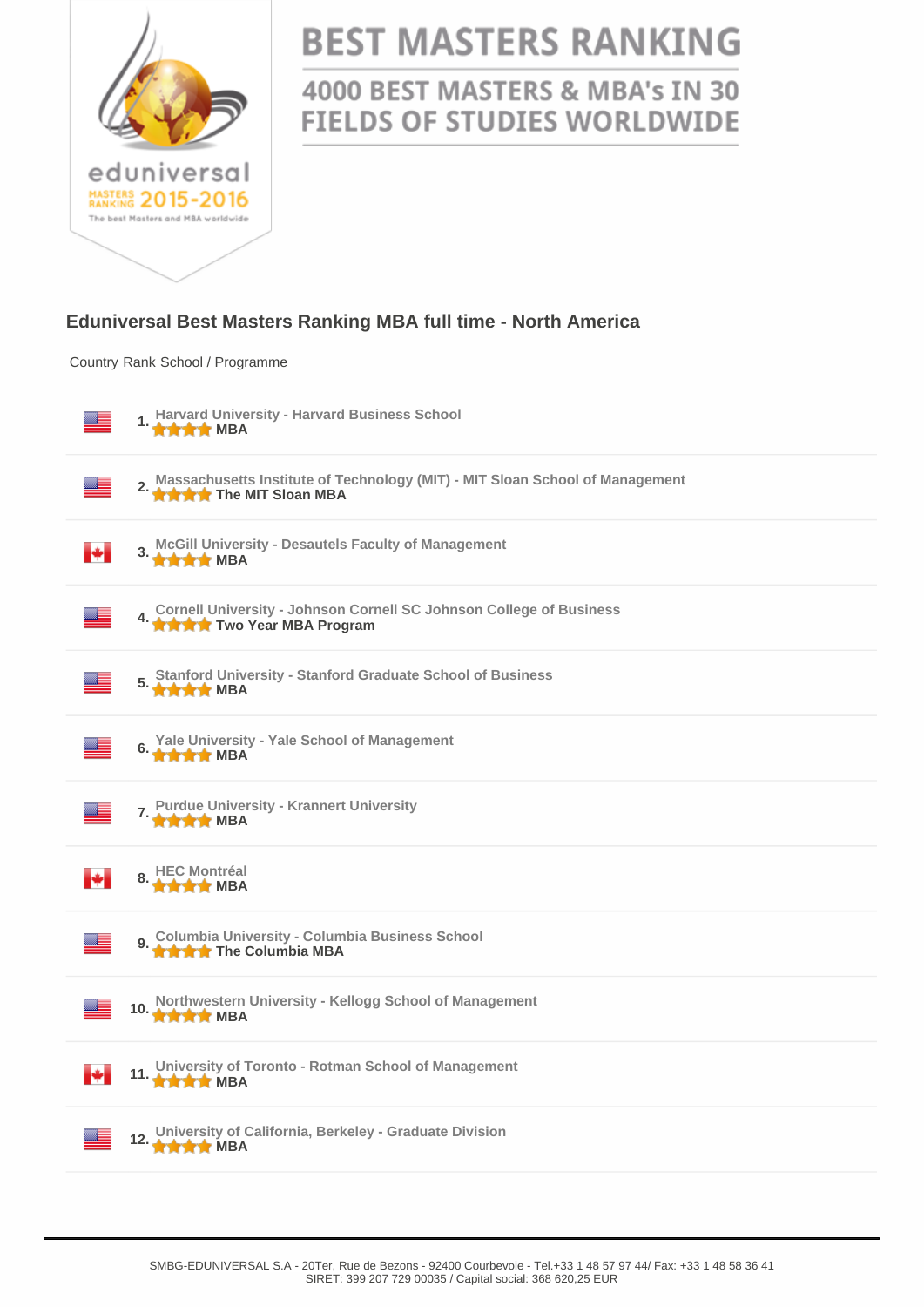|                                                                                                       | <b>BEST MASTERS RANKING</b>                                                    |  |
|-------------------------------------------------------------------------------------------------------|--------------------------------------------------------------------------------|--|
|                                                                                                       | 4000 BEST MASTERS & MBA's IN 30<br><b>FIELDS OF STUDIES WORLDWIDE</b>          |  |
| eduniversal<br>MASTERS 2015-2016<br>The best Masters and MBA worldwide                                |                                                                                |  |
|                                                                                                       |                                                                                |  |
| Duke University - The Fuqua School of Business<br>★★★★ Global executive MBA<br>13.                    |                                                                                |  |
| New York University (NYU) - Leonard N. Stern School of Business<br>14.<br><b>NNNNN</b> BA             |                                                                                |  |
| ₩.<br><b>****</b> MBA                                                                                 | 15. UBC Sauder - Robert H. Lee Graduate School                                 |  |
| 16.<br><b>****</b> MBA                                                                                | The University of Chicago - The University of Chicago Booth School of Business |  |
| University of California, Los Angeles - UCLA Anderson School of Management<br>17.<br><b>NNNNN</b> MBA |                                                                                |  |
| <b>Babson College</b><br><b>THE MBA</b>                                                               |                                                                                |  |
| <b>Carnegie Mellon University - Carnegie Mellon Tepper School of Business</b><br><b>***</b> MBA       |                                                                                |  |
| 20. University of Florida<br>20. The Full-Time MBA                                                    |                                                                                |  |
| <b>Boston College</b><br>21.<br><b>THE THE BC MBA</b>                                                 |                                                                                |  |
| <b>Rutgers Business School ? Newark and New Brunswick</b><br>22.<br><b>THE MBA</b>                    |                                                                                |  |
| Dartmouth College - Tuck School of Business at Dartmouth<br>23.<br><b>***</b> MBA                     |                                                                                |  |
| Queens University - Smith School of Business<br>A A Queen's Full-Time MBA<br>₩<br>24.                 |                                                                                |  |
| <b>York University - Schulich School of Business</b><br>25.<br>F÷.<br><b>A A</b> MBA full time        |                                                                                |  |
| University of North Carolina at Chapel Hill - Kenan Flagler Business School<br>26. MBA                |                                                                                |  |
|                                                                                                       |                                                                                |  |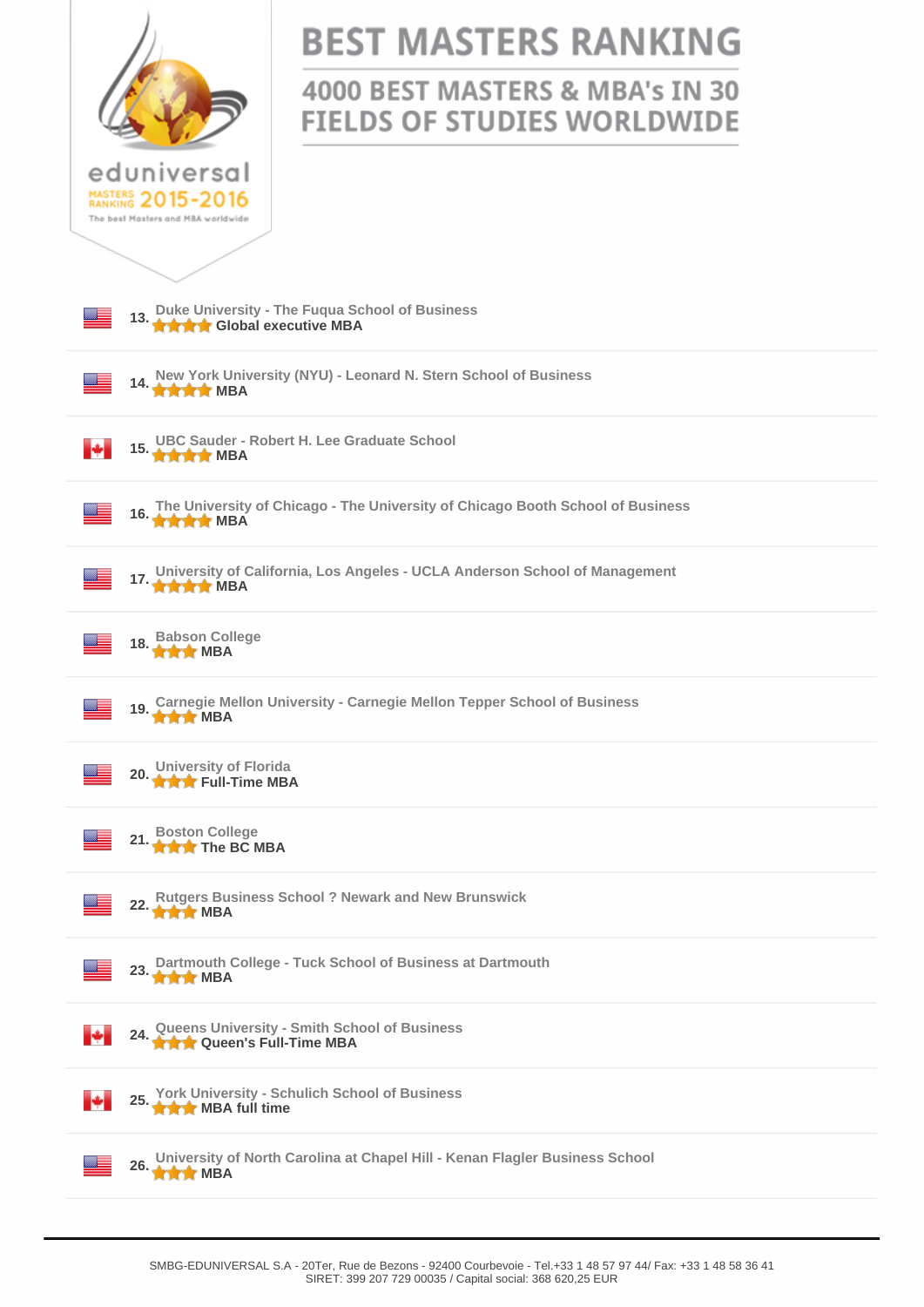|                                                                                                                            | <b>BEST MASTERS RANKING</b><br>4000 BEST MASTERS & MBA's IN 30<br><b>FIELDS OF STUDIES WORLDWIDE</b> |  |
|----------------------------------------------------------------------------------------------------------------------------|------------------------------------------------------------------------------------------------------|--|
| eduniversal<br>MASTERS 2015-2016<br>The best Masters and MBA worldwide                                                     |                                                                                                      |  |
| 27. Emory University                                                                                                       |                                                                                                      |  |
| The University of Texas at Austin - McCombs School of Business<br>28. MBA                                                  |                                                                                                      |  |
| <b>Georgetown University McDonough School of Business</b><br>29.<br><b>***</b> MBA                                         |                                                                                                      |  |
| 30. Leeds School of Business                                                                                               |                                                                                                      |  |
| 31. The University of Alberta - Alberta Business School<br>м                                                               |                                                                                                      |  |
| 32. University of Washigton - Foster School of Business<br>32. A Rester Full Time MBA Program                              |                                                                                                      |  |
| 33. Rochester Institute of Technology - Saunders College of Business<br>33. A Master of Business Administration, Full-time |                                                                                                      |  |
| 34. University of California, Davis - UC Davis Graduate School of Management<br>34. A Rull-time MBA Program                |                                                                                                      |  |
| 35. University of Virginia - Darden Graduate School of Business                                                            |                                                                                                      |  |
| 36. University of Victoria<br>36. A A Master of Business Administration<br>ы                                               |                                                                                                      |  |
| 37. Pennsylvania State University                                                                                          |                                                                                                      |  |
| 38. Indiana University<br>38. A Master of Business Administration                                                          |                                                                                                      |  |
| 39. Arizona State University                                                                                               |                                                                                                      |  |
| Rensselaer Polytechnic Institute - Lally School of Management<br>40. <b>A Full time MBA</b>                                |                                                                                                      |  |
|                                                                                                                            |                                                                                                      |  |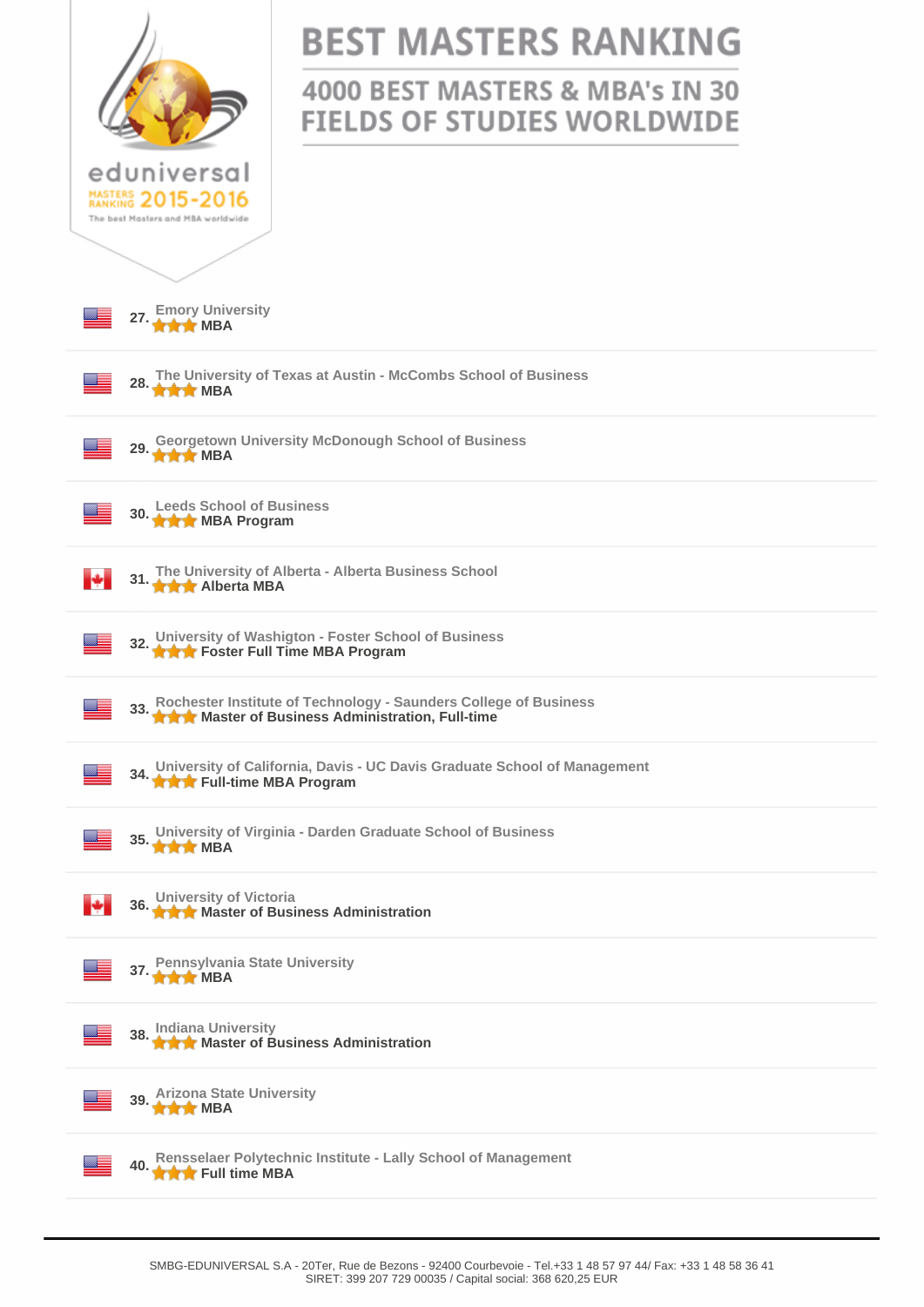|                                                                                                               | <b>BEST MASTERS RANKING</b>                                           |  |
|---------------------------------------------------------------------------------------------------------------|-----------------------------------------------------------------------|--|
|                                                                                                               | 4000 BEST MASTERS & MBA's IN 30<br><b>FIELDS OF STUDIES WORLDWIDE</b> |  |
| eduniversal<br>MASTERS 2015-2016<br>The best Masters and MBA worldwide                                        |                                                                       |  |
| 41. Michigan State University                                                                                 |                                                                       |  |
| A2. Saint Joseph's University - Erivan K. Haub School of Business<br>42. MBA Program                          |                                                                       |  |
| 43. University of Rochester - Simon Business School<br>43. A A Full Time Two Year MBA                         |                                                                       |  |
| 44. Pace University<br>44. The Full-time MBA                                                                  |                                                                       |  |
| 45. Temple University<br><b>THE Global MBA</b>                                                                |                                                                       |  |
| 46. California State University, Chico -College of Business<br>46. WHIMBA Program                             |                                                                       |  |
| 47. University of Texas at Dallas - Naveen Jindal School of Management<br>47. $\star\star$ Full-Time (Cohort) |                                                                       |  |
| 48. Carleton University<br>м                                                                                  |                                                                       |  |
| 49. Louisiana State University<br>49. <b>A Flores MBA Program</b>                                             |                                                                       |  |
| 50. San Diego State University - Fowler College of Business<br>★★★ SDSU College of Business MBA Program       |                                                                       |  |
| 51. Depaul University<br>51. <b>Arts</b> Day MBA Program                                                      |                                                                       |  |
| 52. University of Connecticut<br><b>THE Full-Time MBA Program</b>                                             |                                                                       |  |
| 53. Claremont Graduate University - Drucker School of Management<br>The Drucker MBA                           |                                                                       |  |
| 54. University of Calgary<br>м                                                                                |                                                                       |  |
|                                                                                                               |                                                                       |  |